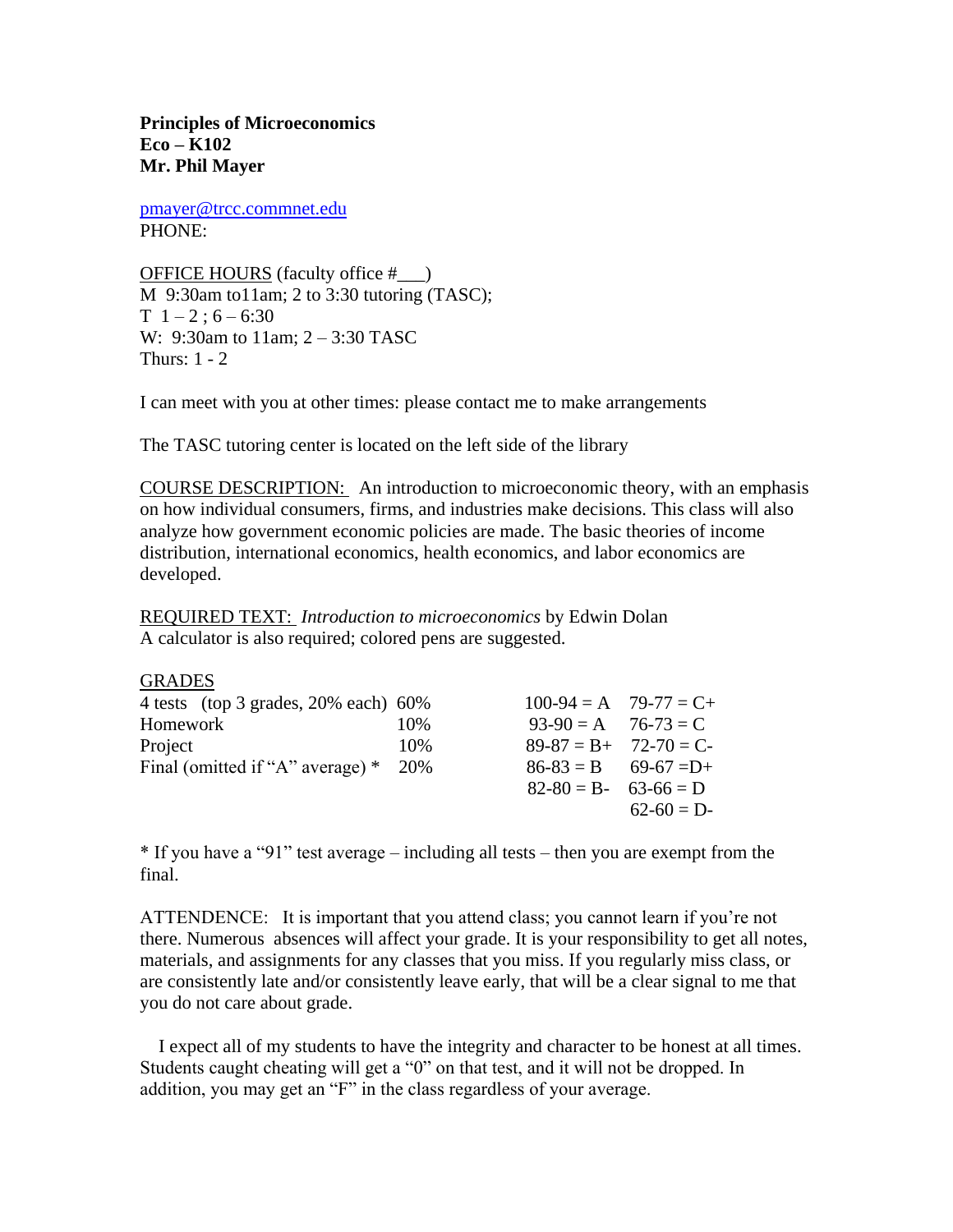I expect students to arrive on time for class, not leave early, and to have gone to the facilities prior to class. Consistent violations are disruptive to your classmates will result in a lower grade. Disrupting my class or being regularly (5 or more unexcused absences and/or disruptions) or arriving late and leaving early will result in the lowest test grade **not** being dropped.

 We will at times discuss issues which people have different opinions about. Please remember to respect each other and act civilly at all times. If someone says something you disagree with, please raise your hand and wait to be called on.

 **Make-up exams** will be given ONLY if the student has contacted the instructor PRIOR to the test. Make-ups will be administered during my regular office hours ONLY. Students MUST take the exam BY THE NEXT SCHEDULED CLASS TIME – NO EXCEPTIONS. Failure to follow this policy will result in either a grade of 0 on that test, a penalty of 10 to 20 points, and/or a make-up exam that is all essay. You will be allowed to take one make-up exam per class per semester.

 I don not give "incompletes." Your grade will be based on all work completed before the end of the semester. **NO EXTRA CREDIT!** 

**Snow:** In the event of wintery weather, please listen to 106.5, Q105, I-98, 1350AM, or WSUB for cancellations. If you do not hear that Three Rivers Community College is closed, that means we are open. You can also look at the website [www.trcc.commnet.edu](http://www.trcc.commnet.edu/) or call the switchboard at 886-0177 for weather info. If you do not hear we are closed, TRCC is open and class will be held. However, if you believe that it is too dangerous to come to class, that's understandable; you are still responsible for finding out what you missed (see tentative course outline on third page) and learning that material.

 Ten points per day will be deducted from any assignment that is late. In the real world, those who can't meet deadlines are fired.

 \*\*\* The best way to study for my tests is to study my lecture notes and the homework I assign. It is important that students learn ALL of the definitions we discuss in class; toward that end, students will find making "flashcards" with the word on one side and the definition on the other useful. These flashcards can be used to learn about the various graphs we discuss as well.

COURSE OUTLINE

test 1: Chapters 1, 2, and 4 (Wed. Sept. 19) NO CLASS SEPT 3, OCT 8, or NOV 21 test 2: Chapters 3, 5, 6 (Wed. Oct. 17) test 3: Chapters 7, 8, 9 (Wed. Nov. 14) test 4: Chapters 16, 10,11, p.294, 15, 17, 19, 20 (Monday Dec. 10) final: take-home, due Monday, December 17 at 12:00pm - NO CLASS – drop off final in my mailbox or email it to me. .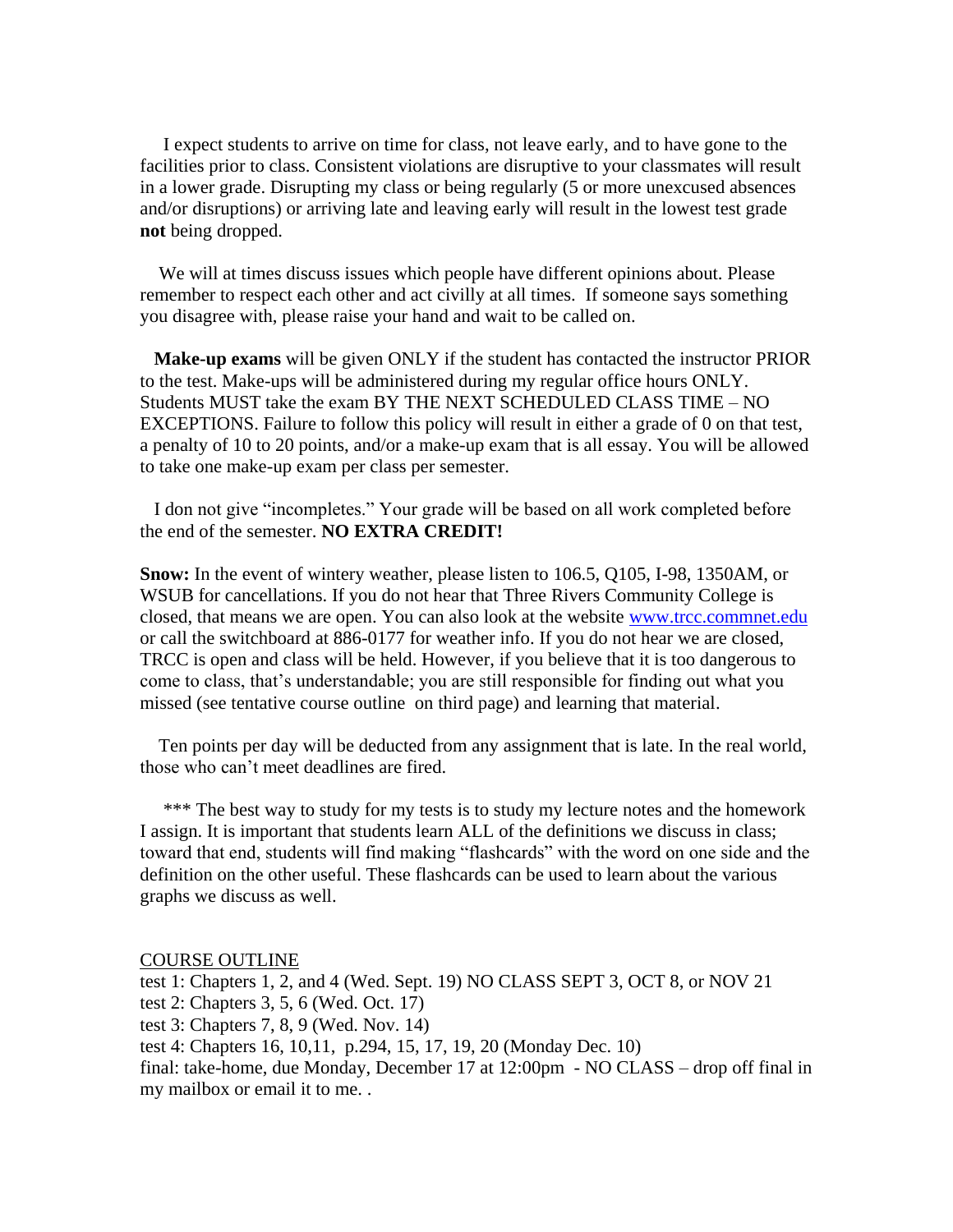## PROJECT**: Due Monday, October 29** *PLEASE DO NOT EMAIL ME THE PAPER! (You may email me homework if you can't make it to class) 3 – 5 pages* Find seven newspaper, magazine, or internet articles (credible sources, only) about the economy. At least 2 of these articles must be international, one must be on the nation's economy, 1 must be on the economy of New London County (or the county where you live) and 1 must be on the economy of Connecticut (or the state where you live). Summarize these articles, and relate them to what you've learned in class. Each summary should be ½ to 1 page typed douplespaced, so your project should be 4 to 5 pages long. **Site your sources** with name of author, title of article, name of source, page number, and date! Failure to do will result in a loss of 15 points (I do not need you to submit copies of the articles). Grammar and the use staples or paperclips is 25% of your grade. Suggested sources: The new London Day (theday.com), the Hartford Courant (ctnow.com), The New York Times, Time magazine, Newsweek, U.S. News and World Report, The Economist magazine, cnn.com, abcnews.com, nbcnews.com, Wall Street Journal

(online.wsj.com/public/us). All of the sources are available at the Learning Resource Center. If you need help, ask me or the librarian

College Withdrawal Policy: A student who finds it necessary to discontinue a course MUST complete a withdrawal form obtained from the Registrar's Office. Students may withdraw from class anytime during the first ten weeks of the semester without being in good standing or obtaining prior permission of the instructor. After that period, a student wishing to withdraw must obtain written authorization of the instructor to receive a "W" grade for the course. Students who fail to properly withdraw and discontinue coming to class will receive an "F" grade. Eligibility for refund of tuition is based upon date of withdrawal when received by the registrar. Verbal withdrawals will not be accepted.

Learning Disabilities Statement: If you are a student with a disability and believe you will need accommodations for this class, it is your responsibility to contact Disabilities Counseling Services at 383-5240. To avoid any delay in the receipt of accommodations, you should contact the counselor as soon as possible. Please note that I cannot provide accommodations based on disability until I have received an accommodation letter from the Disabilities Counselor.

## **CELL PHONE POLICY**:

Students are notified that cellular phones and beepers are allowed in class or in the Learning Resource Center only if they are turned off or turned to a silent mode. Under no circumstances are phones to be answered in class. When there are extenuating circumstances that require that a student be available by phone or beeper, the student should speak to the instructor prior to class, so that together they can arrive at an agreement